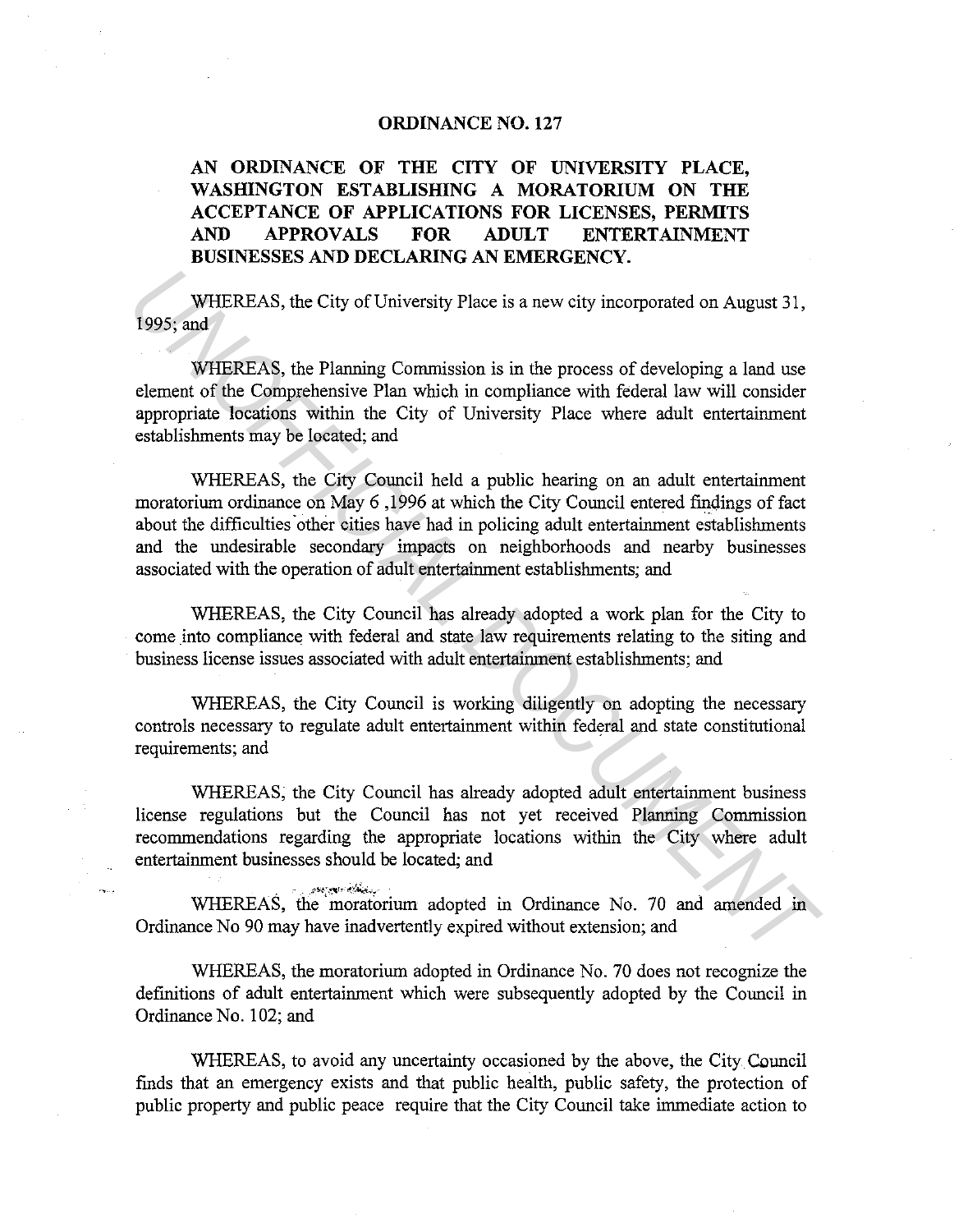avoid the establishment of any adult entertainment businesses within the City until the City Council can adopt a zoning ordinance which permits such uses but does so in a manner which mitigates the undesirable secondary effects of such establishments; Now, Therefore,

## **THE CITY COUNCIL OF THE CITY OF UNIVERSITY PLACE, WASHINGTON, DOES ORDAIN AS FOLLOWS:**

Section 1. Moratorium Established. A moratorium is established on the acceptance of, processing of, or granting of approvals for licenses, permits and approvals necessary for adult businesses and adult use facilities, as those terms are defined and used in Ordinance No. 102 and in Pierce County Zoning Code (Chapter lSA.15) and for adult cabaret or live entertainment businesses, as those terms are commonly understood or defined in either the Pierce County Zoning Code or Ordinance No. 100. **Example 12**<br> **Example 10 11. Moratorium Established.** A moratorium is established on the acceptance of, processing of, or granting of approvals for licenses, permits and approvals incoessing for adult businesses and adu

Section 2. Term of Moratorium. The moratorium imposed in this ordinance shall become effective immediately upon passage of this ordinance and shall continue in effect for six months from the date of passage unless repealed, extended or modified by the city council after subsequent public hearing and entry of appropriate findings of fact pursuant to RCW 35A.63.220.

Section 3. Setting a Public Hearing. The City Clerk is directed to set a public hearing before the City Council within sixty (60) days of the passage of this Ordinance for the consideration by the City Council of Findings of Fact in compliance with RCW 35A.63.220.

Section 4. Severability. If any section, sentence, clause or phrase of this ordinance shall be held to be invalid or unconstitutional by court of competent jurisdiction, such invalidity or unconstitutionality shall not effect the validity or constitutionality of any other section, sentence, clause or phrase of this ordinance.

Section 4. Effective Date. This ordinance, passed by a majority plus one of the whole membership of the city council as a public emergency ordinance necessary for the protection of the public health, public safety, public property, or public peace, shall be effective immediately upon its passage.

## **PASSED BY THE CITY COUNCIL ON DECEMBER 11, 1996**

Mayor Ronald L. Williams